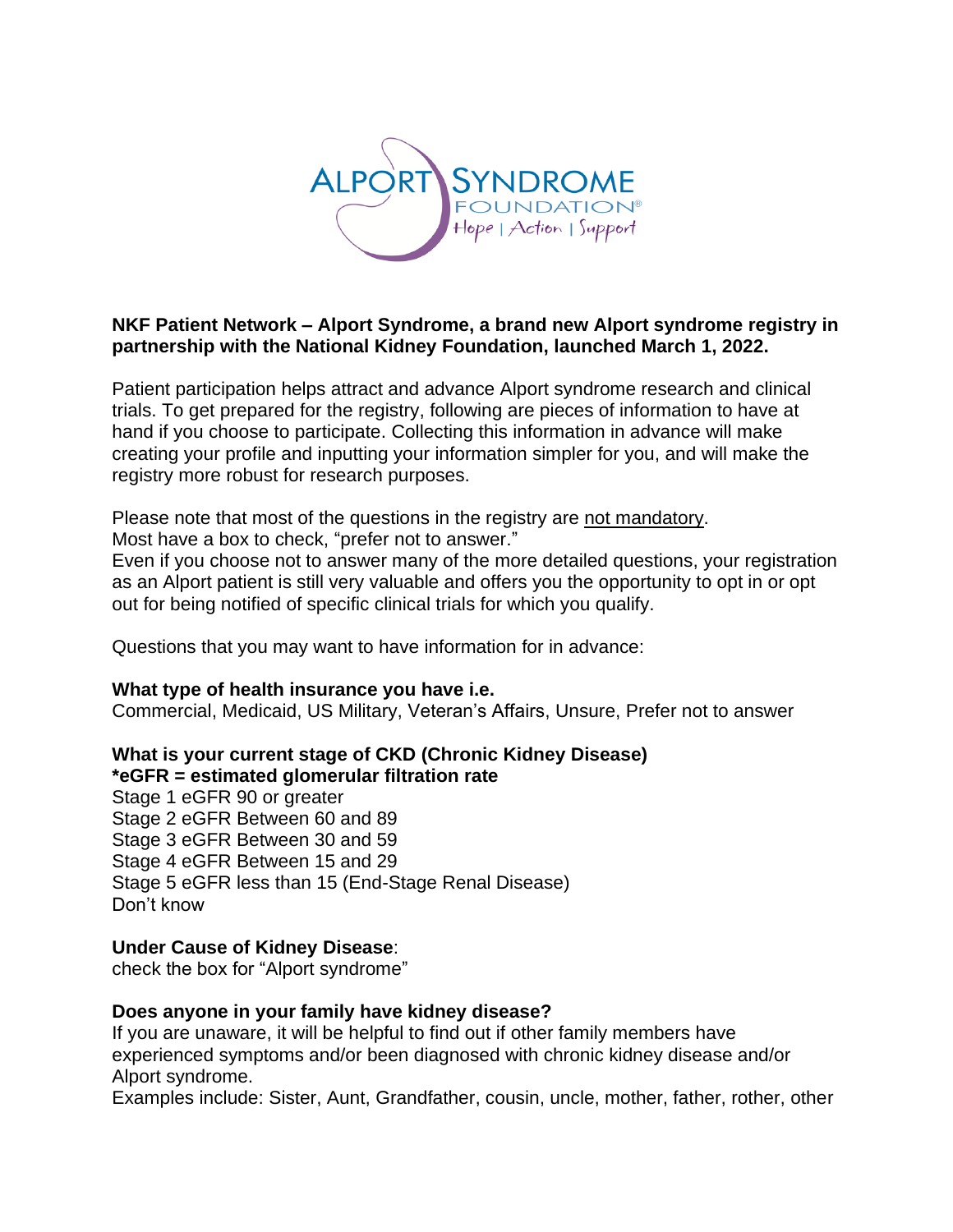For family history/diagnosis of family history: Check "Alport syndrome" (if applicable)

### **Additional Detailed information about extended family's Alport journey**

-Which, if any, family members reached End-Stage Renal Disease -Which, if any, family members received a kidney transplant -Which, if any, family members experienced a failed transplant -Which, if any, family members lost their lives related to kidney failure and what age

### **In the Diagnostics Section:**

Under cardiovascular disease, if you or anyone in your family has experienced aortic aneurysm (or abdominal aortic aneurysm), this will be important to be able to note.

### **Dates to have at hand:**

Diagnosis date of kidney disease– as close as you can estimate

Diagnosis date of Alport syndrome – if you were initially misdiagnosed or incompletely diagnosed

Date of initiation of dialysis if applicable

### **Laboratory results if you can have them available:**

**Most recent creatinine value:** (+ date of this lab result)

#### **Most recent eGFR (estimate glomerular filtration rate)**

(option to type in exact value, or choose an estimated range) (+ date of this lab result)

### **Most recent albumin-creatinine ratio (UACR) value exact or approximate of your test result?**

(+ date of this lab result) (+ name of laboratory that did the test)

## **Did you ever have a confirmed Covid 19 diagnosis?**

(+ date of this lab result)

Were you diagnosed with CKD and/or specifically Alport syndrome by biopsy" Yes/No

Were you diagnosed with Alport syndrome by genetic testing? Yes/No